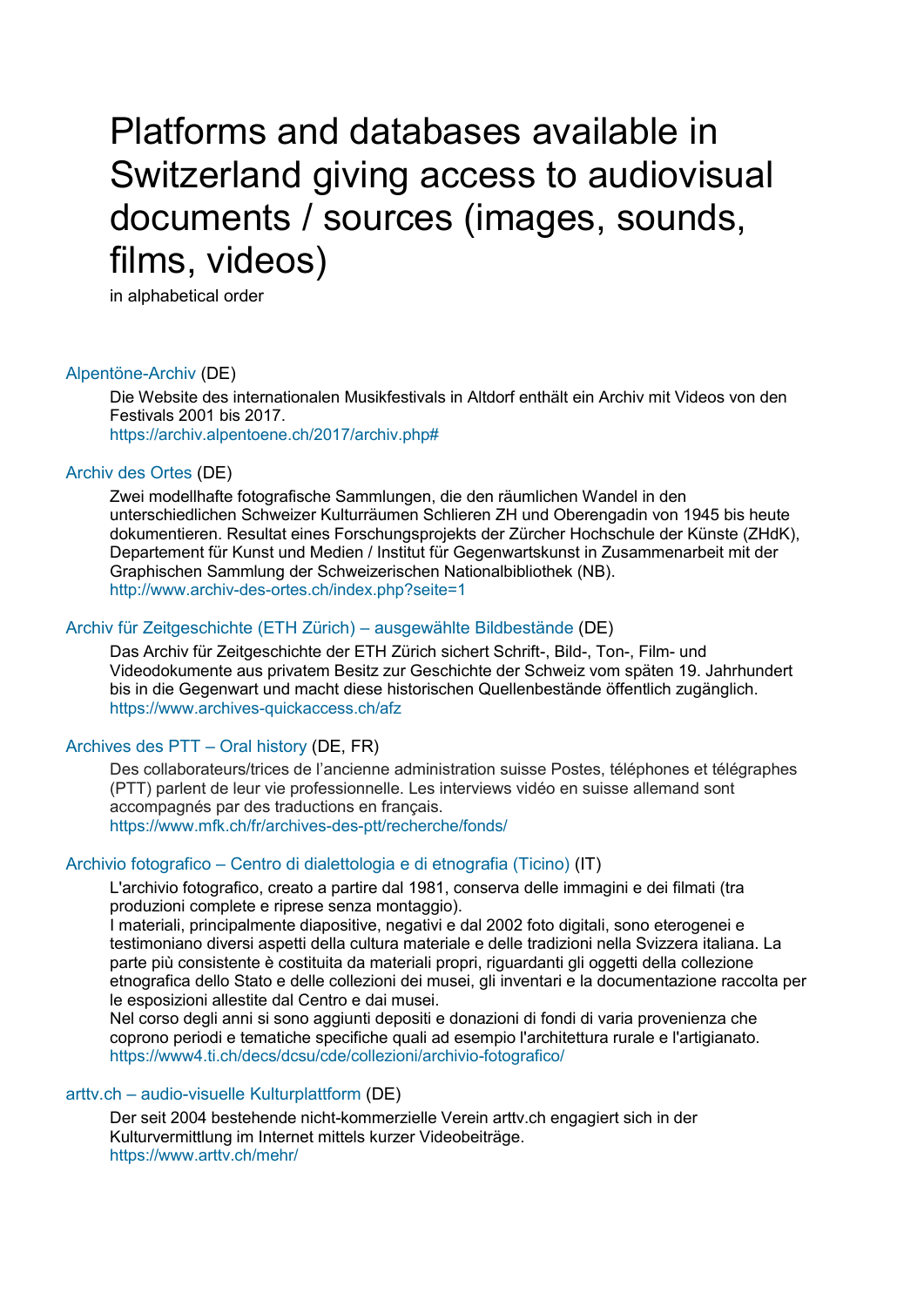# [Baugeschichtliches Archiv der Stadt Zürich](https://www.stadt-zuerich.ch/hbd/de/index/staedtebau/baz.html) (DE)

Das Baugeschichtliche Archiv dokumentiert die bauliche Entwicklung der Stadt Zürich. Über 150'000 historische und aktuelle Fotografien, Planmaterial und schriftliche Unterlagen können online bzw. im Lesesaal des Archivs eingesehen werden. <https://www.stadt-zuerich.ch/hbd/de/index/staedtebau/baz.html>

#### Cantons, for example:

- AG: Audioarchiv des Grossen Rates:<https://ag.recapp.ch/viewer/#/> (DE)
- GR:<https://www.gr.ch/DE/Medien/fotos/Seiten/Fotos.aspx> (DE, IT, RM);
- VS: Archive audiovisuelle du Grand Conseil:<https://vs.recapp.ch/viewer/#/> (FR)

# The Carnegie Mellon [Swiss Poster Collection](http://luna.library.cmu.edu/luna/servlet/CMUccm~3~3)

The Swiss Poster Collection is a critical selection of posters dating from 1970 to 2009. It was established by Swiss graphic designer Ruedi Ruegg and Professor Daniel Boyarski in 1985 as a teaching collection. Supported by APG (Swiss Outdoor Advertising Company). <http://luna.library.cmu.edu/luna/servlet/CMUccm~3~3>

# [cath.ch multimédia](https://www.cath.ch/multimedia/) (DE, FR, IT)

Le portail catholique romand cath.ch est géré par le Centre catholique des médias Cath-Info qui est un service soutenu par la Conférence des Evêques Suisses (CES) et la Conférence centrale catholique romaine de Suisse (CCCRS – RKZ). <https://www.cath.ch/multimedia/>

# CFF Historic – [Archives and Collections](https://www.sbbarchiv.ch/volltextsuche.aspx)

This archive database contains images of thousands of objects and documents kept by CFF Historic, the historic foundation of the Swiss Federal Railways. <https://www.sbbarchiv.ch/volltextsuche.aspx>

# [CFF Historic](https://www.cffhistoric.ch/plate-forme/#/pattern) – Plate-forme (DE, FR)

La galerie de photos présente les divers véhicules, installations et objets ferroviaires de la fondation CFF Historic. Cette fondation a été créée par les CFF en 2001. Ella a pour but de collectionner, conserver et documenter les témoins de l'histoire des chemins de fer suisses. <https://www.cffhistoric.ch/plate-forme/#/pattern>

### [Cinémathèque suisse](https://www.cinematheque.ch/f/infos-pratiques/contacts/) (National Film Archive)

Les collections de la Cinémathèque suisse rassemblent œuvres de fiction, documentaires, archives du Ciné-Journal suisse, films publicitaires et de commande, films de famille, films d'amateurs. Sont également conservées de nombreuses collections appelées « Non-Film », soit livres, scénarios, périodiques, dossiers documentaires, photographies, affiches, diapositives, appareils cinématographiques, matériel de « pré-cinéma », archives institutionnelles et fonds privés (dites archives papier), etc.

Depuis 2012, la distribution numérique des films dans les salles a bouleversé tant le monde de l'exploitation que celui des archives. En effet, hormis le matériel physique, la Cinémathèque suisse reçoit quantité de fichiers numériques de tous types: DCP, fichiers HD, TIFF, DPX, etc. Les nouvelles pratiques de traitement et de conservation du numérique constituent un défi pour l'Institution et ses collaborateurs.

<https://www.cinematheque.ch/f/infos-pratiques/contacts/>

#### City Archives, for example:

– Stadtarchiv Bern, Architekturfotografien: [https://www.bern.ch/themen/stadt-recht-und](https://www.bern.ch/themen/stadt-recht-und-politik/informationen-im-stadtarchiv/Suche-nach-Adressen/architekturfotografien)[politik/informationen-im-stadtarchiv/Suche-nach-Adressen/architekturfotografien](https://www.bern.ch/themen/stadt-recht-und-politik/informationen-im-stadtarchiv/Suche-nach-Adressen/architekturfotografien) (DE) – Archives de la Ville de Lausanne – Web TV: [https://www.lausanne.ch/vie](https://www.lausanne.ch/vie-pratique/culture/bibliotheques-et-archives/archives/archives-en-ligne/webtv.html)[pratique/culture/bibliotheques-et-archives/archives/archives-en-ligne/webtv.html](https://www.lausanne.ch/vie-pratique/culture/bibliotheques-et-archives/archives/archives-en-ligne/webtv.html) (FR)

– Stadtarchiv Schaffhausen, Bilder: [http://www.stadtarchiv-](http://www.stadtarchiv-schaffhausen.ch/online_archivp/daten/sharch3_d2.php?startSequence=1&level1_ID=9)

[schaffhausen.ch/online\\_archivp/daten/sharch3\\_d2.php?startSequence=1&level1\\_ID=9](http://www.stadtarchiv-schaffhausen.ch/online_archivp/daten/sharch3_d2.php?startSequence=1&level1_ID=9) (DE)

– Stadtarchiv Zürich, Bildgalerie:<https://www.stadt-zuerich.ch/historischebilder> (DE)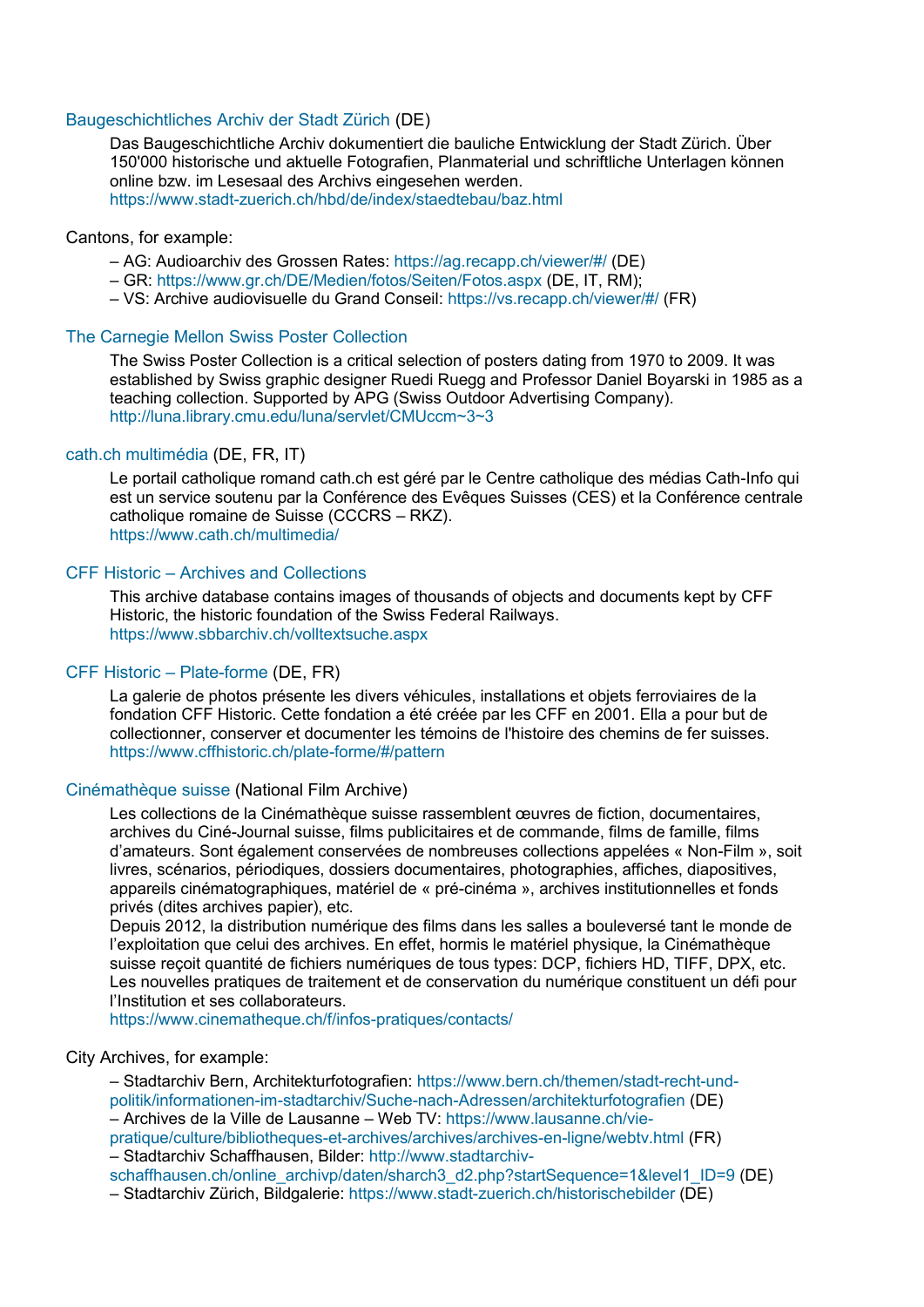# [Collections numériques fribourgeoises](https://www.fr.ch/bcu/culture-et-tourisme/bibliotheques/collections-numeriques-fribourgeoises-de-la-bibliotheque-cantonale-et-universitaire) – BCU (DE, FR)

Fonds patrimoniaux numériques fribourgeois de la Bibliothèque cantonale et universitaire BCU. [https://www.fr.ch/bcu/culture-et-tourisme/bibliotheques/collections-numeriques-fribourgeoises-de](https://www.fr.ch/bcu/culture-et-tourisme/bibliotheques/collections-numeriques-fribourgeoises-de-la-bibliotheque-cantonale-et-universitaire)[la-bibliotheque-cantonale-et-universitaire](https://www.fr.ch/bcu/culture-et-tourisme/bibliotheques/collections-numeriques-fribourgeoises-de-la-bibliotheque-cantonale-et-universitaire)

#### [Daguerreobase](http://www.daguerreobase.org/de/browse/tmpl/index?f_string_collection_name%5B0%5D=Zentralbibliothek+Z%C3%BCrich%2C+Switzerland) (DE)

Daguerreotypien der Zentralbibliothek Zürich. [http://www.daguerreobase.org/de/browse/tmpl/index?f\\_string\\_collection\\_name%5B0%5D=Zentra](http://www.daguerreobase.org/de/browse/tmpl/index?f_string_collection_name%5B0%5D=Zentralbibliothek+Z%C3%BCrich%2C+Switzerland) [lbibliothek+Z%C3%BCrich%2C+Switzerland](http://www.daguerreobase.org/de/browse/tmpl/index?f_string_collection_name%5B0%5D=Zentralbibliothek+Z%C3%BCrich%2C+Switzerland)

# [DDPS Media Library](https://www.mediathek.admin.ch/)

Quality photos and videos on all topics from the Federal Department of Defense, Civil Protection and Sport (DDPS) for private and editorial use. [https://www.mediathek.admin.ch](https://www.mediathek.admin.ch/)

#### [Denkmalpflege des Kantons Zürich](https://are.zh.ch/internet/baudirektion/are/de/archaeologie/denkmalpflege/verschwunden.html) – Bildergalerie zum Fotoarchiv (DE)

Diese Bildergalerie ruft 50 Baudenkmäler in Erinnerung, die im Kanton Zürich verschwunden sind.

<https://are.zh.ch/internet/baudirektion/are/de/archaeologie/denkmalpflege/verschwunden.html>

# [Digital Library NL](https://www.e-helvetica.nb.admin.ch/)

e-Helvetica Access is the gateway to the digital library of the Swiss National Library (NL). The digital library contains historical web sites, documents published in electronic form such as books, journals, academic publications and standards as well as digitized printed works. All contents are accessible by full text search. Access to certain content is limited for copyright reasons. <https://www.e-helvetica.nb.admin.ch/>

#### Dukas – [Images unlimited](http://www.dukas.ch/en/guest/home)

Commercial agency in Switzerland with over 2 million images on offer for registered customers. <http://www.dukas.ch/en/guest/home>

#### [eGovernment Switzerland](https://www.egovernment.ch/en/)

eGovernment Switzerland is the organisation of the Confederation, the cantons and the communes for the expansion of electronic government services. <https://www.egovernment.ch/en/>

#### E-Pics – [ETH Zurich](https://www.e-pics.ethz.ch/en/home_en/)

Platform for image catalogues of the ETH Zurich. The various catalogues include photo archives and photographers' estates, pictures of university life, from the natural sciences, the history of science and technology, science photography and many other topics. [https://www.e-pics.ethz.ch/en/home\\_en/](https://www.e-pics.ethz.ch/en/home_en/)

# ETH Library – [Image archives](http://www.library.ethz.ch/en/Ressourcen/Bilder-Fotografien-Grafiken)

Over three million historical photographs, postcards, aerial photos, portraits etc. <http://www.library.ethz.ch/en/Ressourcen/Bilder-Fotografien-Grafiken>

#### [ETHorama](http://ethorama.library.ethz.ch/en) – ETH Zurich

Interactive map with digitized documents that are directly related to Switzerland and are geographically linked to a specific location. <http://ethorama.library.ethz.ch/en>

#### [European Rural History Film Database](https://ruralfilms.eu/filmdatabaseOnline/index.php?function=show_static_page&id_static_page=1)

This database contains also 115 contributions of Archives of Rural History (Schweizerisches Archiv für Agrargeschichte AfA). The seat of the association is located in Bern. [https://ruralfilms.eu/filmdatabaseOnline/index.php?function=show\\_static\\_page&id\\_static\\_page=1](https://ruralfilms.eu/filmdatabaseOnline/index.php?function=show_static_page&id_static_page=1)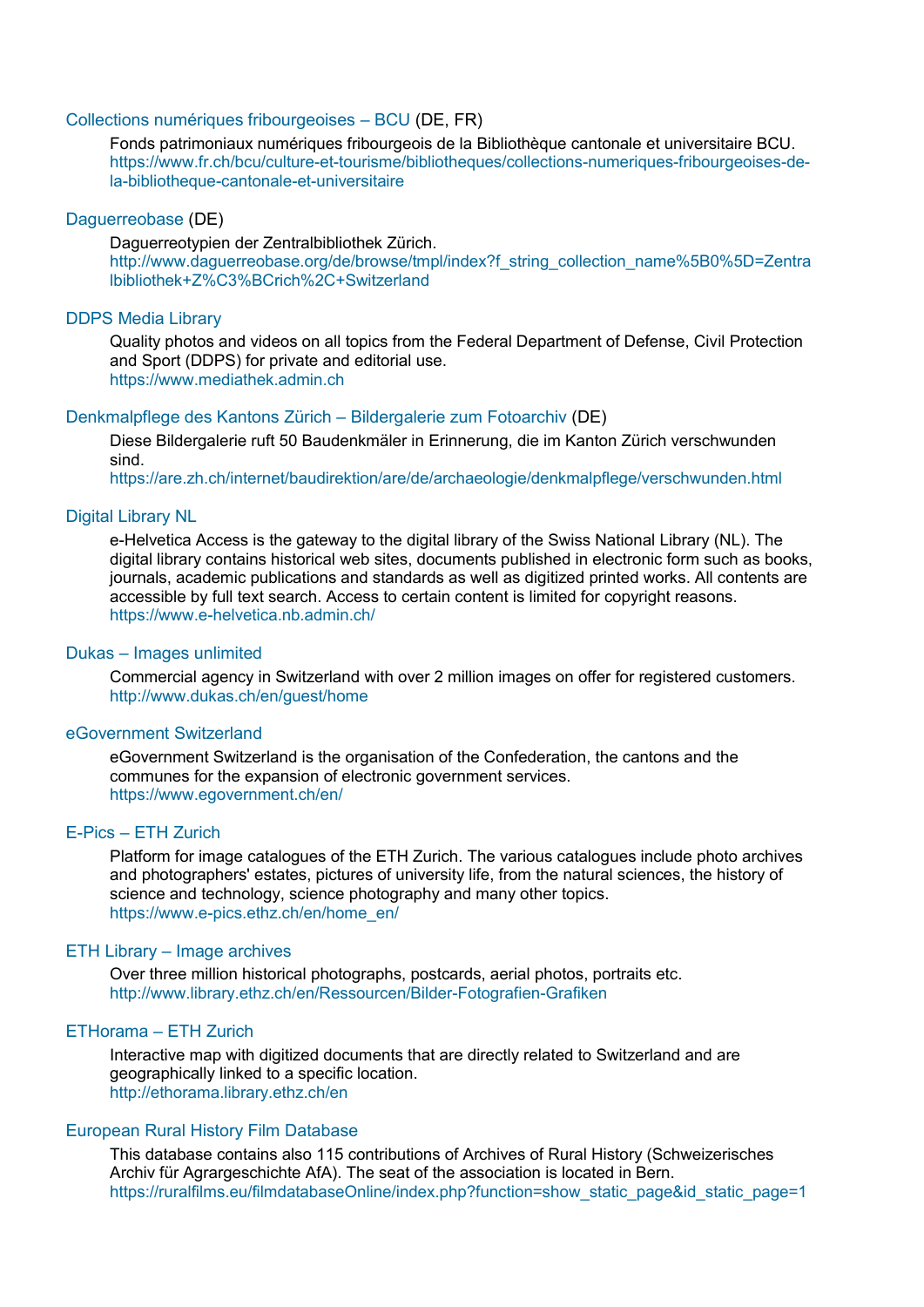# Europeana – [Documents related to Switzerland](https://www.europeana.eu/portal/de/search?q=Switzerland)

Europeana Collections provides access to more than 50 million objects in digitised form – books, music, art works and more.

<https://www.europeana.eu/portal/de/search?q=Switzerland>

#### [The Federal Assembly](https://www.parlament.ch/en/services/medialibrary) – Media Library

The main visual productions (videos and photos) on the theme of the Swiss Parliament. <https://www.parlament.ch/en/services/medialibrary>

#### FILMSPUR – [Archives audiovisuelles. Histoire et société](http://www.filmspur.ch/archiv/16?changeLang=_fr) (SRF) (DE, FR)

Le projet FILMSPUR a pour objectif d'offrir une aide pratique, critique, analytique et théorique aux chercheurs et aux étudiants qui travaillent avec des sources audiovisuelles. [http://www.filmspur.ch/archiv/16?changeLang=\\_fr](http://www.filmspur.ch/archiv/16?changeLang=_fr)

#### flickr.com

Many people and institutions in Switzerland use flickr to make audiovisual documents available online, for example:

– Église évangélique réformée de Suisse EERS :<https://www.flickr.com/photos/sekfeps/albums> (FR)

# [Fondation Herzog](http://www.fondation-herzog.ch/) (DE)

Die Fondation Herzog in Basel entstand 2002 aus der Idee, die rund 300'000 Photographien der Sammlung Herzog öffentlich zugänglich zu machen. Diese erzählt die Geschichte der Menschen in der Industriegesellschaft in Photographien seit 1839. [http://www.fondation-herzog.ch](http://www.fondation-herzog.ch/)

# Fotoarchive.org – [Kantone Basel-Stadt und Basel-Landschaft](http://fotoarchive.org/) (DE)

Internetportal der Interessensgemeinschaft für Historische Fotografie Basel sowie der Staatsarchive Basel-Stadt und Basel-Landschaft. [http://fotoarchive.org](http://fotoarchive.org/)

#### [Fotodok.ch](https://www.fotodok.ch/) (DE)

Die Stiftung Fotodokumentation Kanton Luzern baut seit 2006 online ein *Lexikon der Fotografie im Kanton Luzern* auf, das über den Standort und den Umfang von fotografischen Beständen informiert.

[https://www.fotodok.ch](https://www.fotodok.ch/)

# Fotointern – [Edition text&bild GmbH, Neuhausen](https://www.fotointern.ch/thema/kultur/) (DE)

Tagesaktuelle Fotonews, unter anderem auch zum Thema Kultur. <https://www.fotointern.ch/thema/kultur/>

#### [Fotos Schweiz](https://www.ch-info.ch/wp/fotos-schweiz/) (DE)

Tourismusportal von Jürg Krämer, Biberist. <https://www.ch-info.ch/wp/fotos-schweiz/>

# [Fotostiftung Schweiz](https://www.fotostiftung.ch/en/)

Created in 1971, the Swiss Foundation for Photography (Fotostiftung Schweiz) is in charge of the conservation, enhancement and publication of photographic works. Its collections contain around 50,000 exhibition prints, 250,000 archive prints and more than a million negatives and slides. Twentieth century Swiss photography is the highlight of his collection. On behalf of the Federal Office of Culture, the Fotostiftung Schweiz also manages the archives or successions of renowned photographers and important photographic collections of the Confederation. Through its exhibitions and publications, the Fotostiftung Schweiz regularly presents historical or current photographic positions.

<https://www.fotostiftung.ch/en/>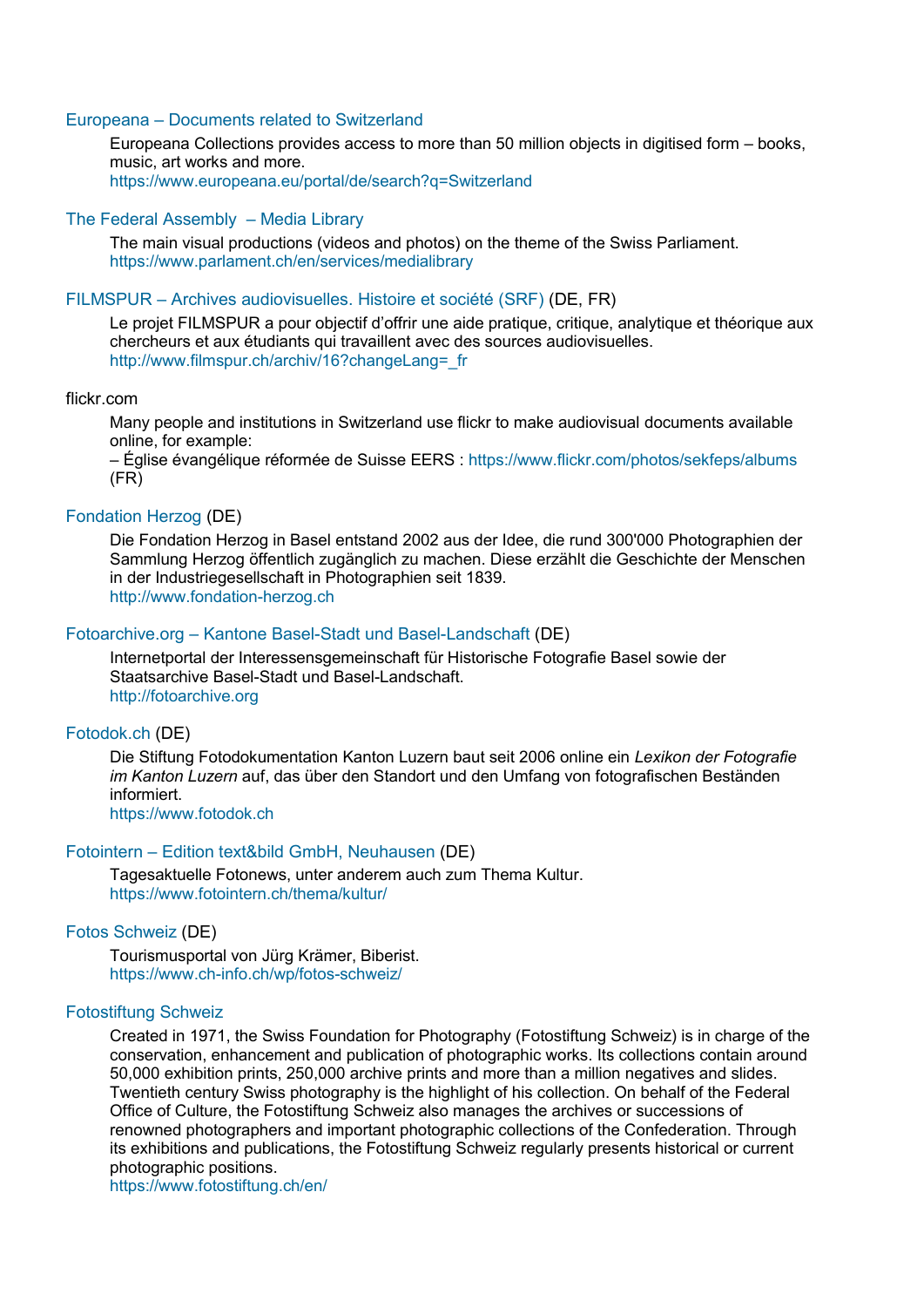# [HDTV-Forum](http://www.hdtv-forum.ch/videoarchiv.html) – Videoarchiv (DE)

Sammlung von Video-Interviews mit Albrecht Gasteiner, dem Chef des HDTV-Forum Schweiz. Die Abkürzung HDTV steht für "High Definition Television", also für hochauflösendes Fernsehen und Video.

<http://www.hdtv-forum.ch/videoarchiv.html>

### HelveticArchives – [the NL's database of archives](http://www.helveticarchives.ch/)

HelveticArchives is the database of the archives of the Swiss National Library (NL). It mainly lists a choice of photographs and images from the Prints and Drawings Department (PDD) and the Federal Archives of Historic Monuments, and a choice of documents from the Swiss Literary Archives (SLA). HelveticArchives also includes ISplus (archives, libraries and museums) containing a wide range of information on Swiss heritage institutions. Also integrated in ISplus is the Index of manuscript collections held in libraries and archives in **Switzerland** 

[www.helveticarchives.ch](http://www.helveticarchives.ch/)

#### [Heritage Archiv Oberengadin](http://search.kulturarchiv.ch/)

Objects from three Graubünden cultural archives in the Engadine. <http://search.kulturarchiv.ch/>

# [Historical Media Library](https://www.historic.admin.ch/) – DDPS

This portal offers photos and films on significant historical eras and various themes, for private and editorial use. It is managed by the media library of the Federal Department of Defense, Civil Protection and Sport DDPS. [https://www.historic.admin.ch](https://www.historic.admin.ch/)

# ICRC – [audiovisual archives](https://avarchives.icrc.org/)

The International Committee of the Red Cross (ICRC) has sound recordings, films, videos and photos which illustrate and document the activities of the ICRC and the International Red Cross and Red Crescent Movement from the end of the 19th century until nowadays in all operational contexts.

<https://avarchives.icrc.org/>

# IMVOCS – Images et [voix de la culture suisse](https://www.helveticarchives.ch/detail.aspx?ID=165167) (DE, FR, IT)

Images et voix de la culture suisse (IMVOCS): Documents sonores, cinématographiques et vidéo provenant des fonds des Archives littéraires suisses (ALS), des Archives Max Frisch et des archives des chaînes de télévision et de radio de la SRG SSR. <https://www.helveticarchives.ch/detail.aspx?ID=165167>

#### instagram.com

In Switzerland, many people and institutions use Instagram to make audiovisual documents available online, for example:

– Switzerland Tourism:<https://www.instagram.com/myswitzerland/?hl=en>

# [Kartenportal.CH](http://www.kartenportal.ch/en/)

Kartenportal.CH is the specialist portal for maps from libraries and archives in Switzerland. The metacatalogue provided contains half a million maps from all over the world – from mediaeval manuscript maps to current printed ones. The map search allows to find maps quickly and simply. <http://www.kartenportal.ch/en/>

#### Keystone SDA – [photographic archives](https://www.keystone-sda.ch/en/home)

The photographic agency Keystone and the Swiss Telegraphic Agency (SDA) were merged in 2018. Since then, the largest commercial photographic archives in Switzerland have been part of the offer of the new company. It includes more than 10 million images. <https://www.keystone-sda.ch/en/home>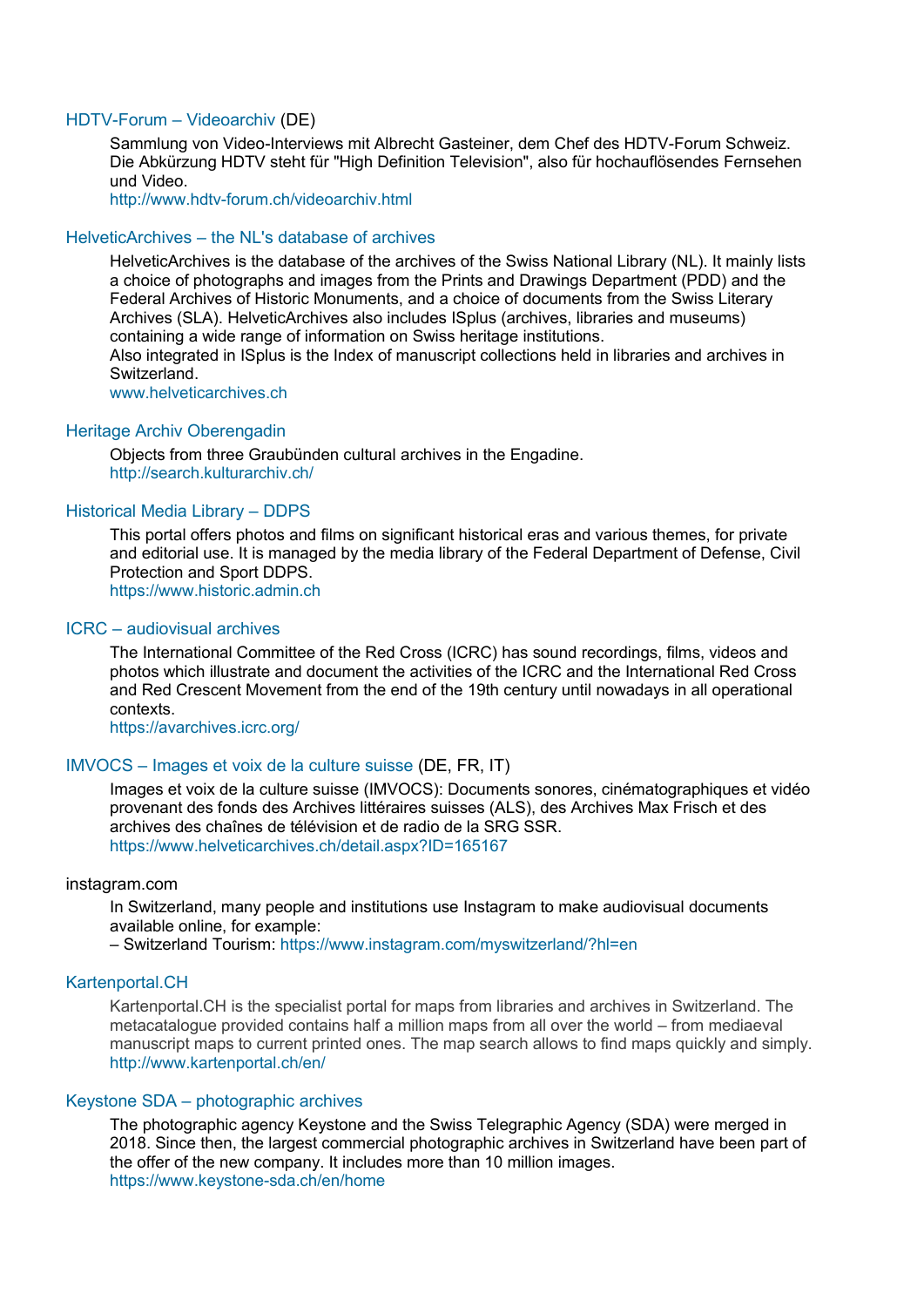# kleinmeister.ch – [Souvenirs suisses](https://kleinmeister.ch/fr/souvenirs-suisses) (DE, FR)

Cette vitrine pour les petits maîtres donne un aperçu des collections Gugelmann et d'autre fonds d'art de la Bibliothèque nationale suisse (BN). <https://kleinmeister.ch/fr/souvenirs-suisses>

# Klosterarchiv Einsiedeln – [Bildarchiv, Filme](http://www.klosterarchiv.ch/e-archiv.php) (DE)

Audiovisuelle Dokumente und digitalisierte Handschriften und Akten aus dem Archiv des Benediktinerklosters Einsiedeln. <http://www.klosterarchiv.ch/e-archiv.php>

# Kunstmuseum Luzern – [Collection catalogue online](https://www.kunstmuseumluzern.ch/en/collection/collection-catalogue-online/) (DE, EN)

This online catalog enables the display to be sorted according to works, artists or collection tours. <https://www.kunstmuseumluzern.ch/en/collection/collection-catalogue-online/>

#### [Lichtspiel / Cinematheque Bern](https://lichtspiel.ch/en/)

More than 100 projectors and around 25'000 films are stored in the Lichtspiel archives – most of them short films, films that are no longer screened in other cinemas. Among them there are smaller, short productions and feature films, documentaries, experimental productions, animation films or music clips, newsreels and amateur films. <https://lichtspiel.ch/en/>

#### LitCast.ch – [Audio Archive of Swiss Literature](http://www.litcast.ch/)

LitCast.ch broadcasts original works by Swiss authors and authors living in Switzerland. [http://www.litcast.ch](http://www.litcast.ch/)

#### [Lötschentaler Museum](https://www.loetschentalermuseum.ch/katalog/) (DE)

Das 1982 gegründete Museum dokumentiert das Leben in diesem Walliser Seitental. <https://www.loetschentalermuseum.ch/katalog/>

#### [Maria Netter](http://www.maria-netter.ch/content.aspx) (DE)

Zugang zum fotografischen Nachlass der Basler Kunstkritikerin. <http://www.maria-netter.ch/content.aspx>

# Medienarchiv der Künste – [Zürcher Hochschule der Künste \(ZHdK\)](https://medienarchiv.zhdk.ch/) (DE)

Plattform der ZHdK zum gemeinschaftlichen Arbeiten mit Medien und zum Teilen von Inhalten. [https://medienarchiv.zhdk.ch](https://medienarchiv.zhdk.ch/)

# [Memoriav's Memobase](https://memoriav.ch/memobase/?lang=en)

As a network, the association Memoriav organizes, oversees and supports projects for the longterm preservation of image and sound collections in cooperation with Swiss memory institutions. It makes these aggregated collections available via Memobase. This portal gives access to more than 375,000 audiovisual documents from 60 Swiss cultural institutions, with more being added all the time.

<https://memoriav.ch/memobase/?lang=en>

# migratio – [archives photo et vidéo](http://www.migratio.ch/fr/content/view/full/4232) (DE, FR, IT)

migratio est l'office de la Conférence des évêques suisses qui s'occupe des besoins pastoraux, culturels et sociaux des migrants catholiques et de leurs familles vivant en Suisse ainsi que des personnes en déplacement. Son siège est à Fribourg. <http://www.migratio.ch/fr/content/view/full/4232>

#### Municipalities and cities, for example:

– Olten, Bildergalerie:<https://www.olten.ch/fotoalbum> (DE)

– Yverdon-les-Bains: Sources en lignes: [https://www.yverdon-les-bains.ch/votre](https://www.yverdon-les-bains.ch/votre-commune/histoire-archives/sources-en-ligne)[commune/histoire-archives/sources-en-ligne](https://www.yverdon-les-bains.ch/votre-commune/histoire-archives/sources-en-ligne) (FR)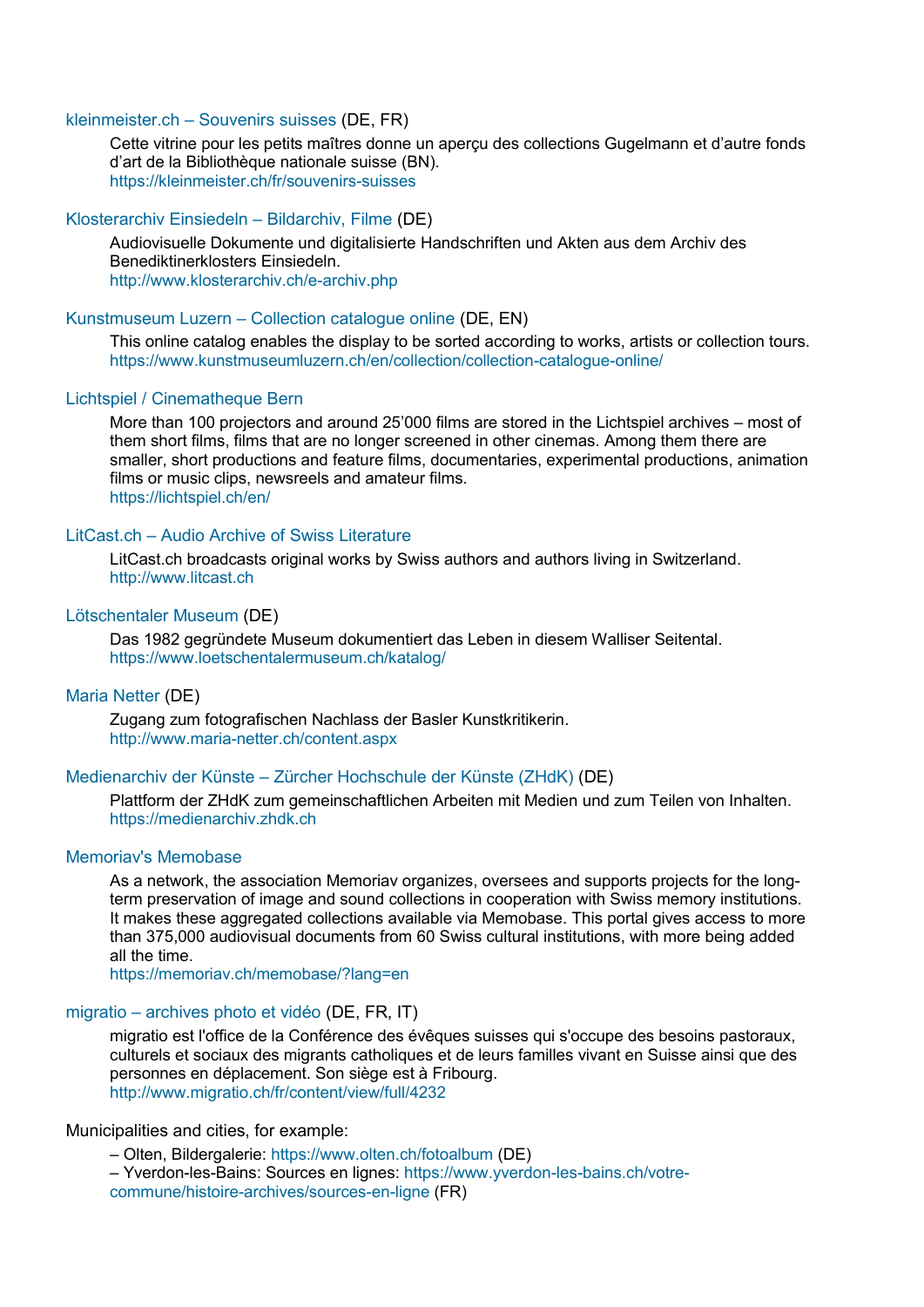#### [Musée de l'Elysée, Laus](http://www.elysee.ch/en/homepage/)anne

Internationally recognized, the Musée de l'Elysée is one of the most important museums entirely devoted to photography. Since its creation in 1985, he has wondered about photography. The museum holds a unique collection of over 100,000 prints and several photographic estates, notably those of Ella Maillart, Nicolas Bouvier, Charlie Chaplin and René Burri. <http://www.elysee.ch/en/homepage/>

# [Museum Altes Zeughaus,](http://sammlungmaz.so.ch/eMuseumPlus?service=StartPage) Solothurn – Sammlungen online (DE)

Bilder von Waffen, Uniformen und anderem Kriegsgerät aus dem Bestand des Museums. <http://sammlungmaz.so.ch/eMuseumPlus?service=StartPage>

# museums-online.ch – [collections online of Swiss museums](https://www.museums-online.ch/recherche?lang=en)

Portal for research in collections and partner institutions. <https://www.museums-online.ch/recherche?lang=en>

#### [notreHistoire](https://notrehistoire.ch/) (FR)

notreHistoire.ch a été lancé en 2009 par la FONSART (Fondation pour la sauvegarde du patrimoine audiovisuel de la RTS), en partenariat avec Radio Télévision Suisse (RTS). La plateforme est ouverte à tous, particuliers, institutions, associations, médias. La consultation et l'utilisation de notreHistoire.ch sont gratuites. Une inscription est nécessaire pour y déposer ses contenus, faire un commentaire, ajouter un complément d'information, animer des galeries thématique.

[https://notrehistoire.ch](https://notrehistoire.ch/)

# OFCOM [: Aperçu sur les diffuseurs de programmes de radio et de télévision](https://www.bakom.admin.ch/bakom/fr/page-daccueil/medias-electroniques/informations-concernant-les-diffuseurs-de-programmes/uebersicht-veranstalter.html) (DE, FR, IT)

La base de données comprend les adresses de tous les diffuseurs de programmes de radio et de télévision titulaires d'une concession ou annoncés auprès de l'Office fédéral de la communication (OFCOM).

[https://www.bakom.admin.ch/bakom/fr/page-daccueil/medias-electroniques/informations](https://www.bakom.admin.ch/bakom/fr/page-daccueil/medias-electroniques/informations-concernant-les-diffuseurs-de-programmes/uebersicht-veranstalter.html)[concernant-les-diffuseurs-de-programmes/uebersicht-veranstalter.html](https://www.bakom.admin.ch/bakom/fr/page-daccueil/medias-electroniques/informations-concernant-les-diffuseurs-de-programmes/uebersicht-veranstalter.html)

# [Les oiseaux de Suisse](https://www.vogelwarte.ch/fr/oiseaux/les-oiseaux-de-suisse/) (DE, FR, IT)

La base de données de la Station ornithologique suisse à Sempach documente 425 espèces d'oiseaux en son et image. <https://www.vogelwarte.ch/fr/oiseaux/les-oiseaux-de-suisse/>

#### [Paul Sacher Foundation](https://www.paul-sacher-stiftung.ch/en/home.html)

The Paul Sacher Foundation, founded in 1973, has around one hundred estates and collections of important composers and interpreters of the 20th and 21st centuries. In addition to preliminary inventory lists for individual collection departments, some facsimiles are also available online. <https://www.paul-sacher-stiftung.ch/en/home.html>

#### [Phonogram Archives of the University of Zurich](https://www.phonogrammarchiv.uzh.ch/en.html)

The Phonogram Archives of the Department of Computational Linguistics at the University of Zurich collects sound recordings in all Swiss dialects of the four national languages. The sound archives include recordings from 1909 with a collection of more than 3,000 sound carriers. <https://www.phonogrammarchiv.uzh.ch/en.html>

# Phonotheque – [Swiss National Sound Archives](https://www.fonoteca.ch/index_en.htm)

The Phonotheque (Fonoteca) with headquarters in Lugano represents the sound archives of Switzerland and is responsible for safeguarding the sound heritage of the country. She collects and catalogs sound documents that have a relationship with Swiss history and culture, on a musical and spoken level. For example, recordings of classical, rock, jazz, and popular music, prose works, plays, interviews, research papers (live recordings) or private collections. [https://www.fonoteca.ch/index\\_en.htm](https://www.fonoteca.ch/index_en.htm)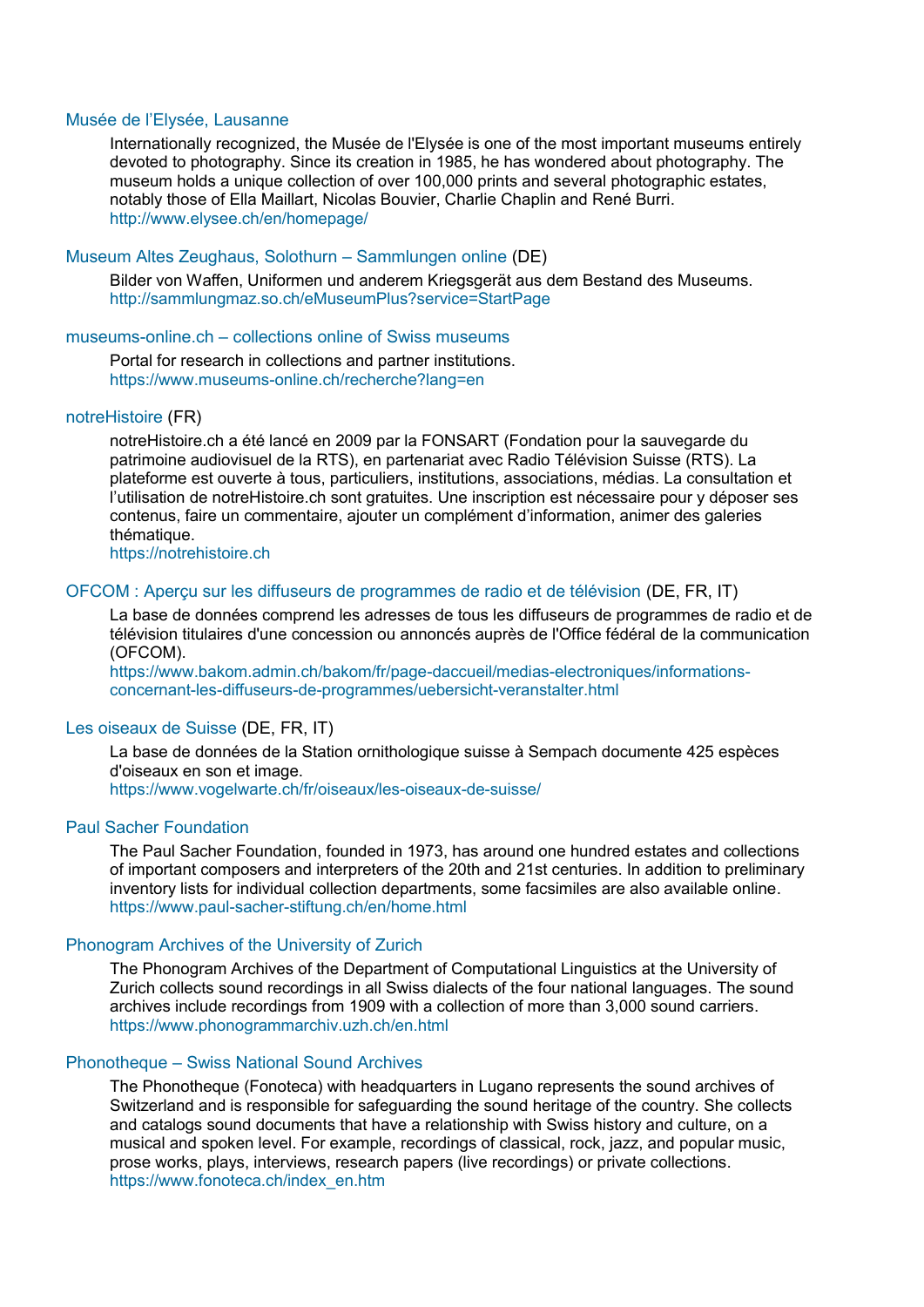#### photoCH – [Documentation of photography in Switzerland and the Principality of Liechtenstein](https://en.foto-ch.ch/#/home)

photoCH has listed 180 institutions and collections which are established in Switzerland and the Principality of Liechtenstein or which have Swiss or Liechtenstein collections. Archives and museums represent only part of the institutions; archives of companies and private collections complete this directory. However photoCH only includes institutions and collections that allow access for research.

<https://en.foto-ch.ch/#/home>

#### [Photographic archives of the Swiss Society for Folk Studies](https://archiv.sgv-sstp.ch/)

Over 105'000 photographs from the 20 collections of the Swiss Society for Folk Studies. [https://archiv.sgv-sstp.ch](https://archiv.sgv-sstp.ch/)

# Plakatsammlung [der Schule für Gestaltung Basel](https://www.plakatsammlungbasel.ch/datenbank/) (DE)

Die Sammlung umfasst rund 90'000 Plakate. Ein grosser Teil davon wurde digitalisiert und mit Metadaten erschlossen. Der Katalog kann vor Ort – im Intranet der Plakatsammlung – konsultiert werden; dessen Freischaltung im Internet wird zu einem späteren Zeitpunkt erfolgen. <https://www.plakatsammlungbasel.ch/datenbank/>

# [Play RSI \(Video, Radio\)](https://www.rsi.ch/play/tv) (IT)

Mediateca della Radiotelevisione svizzera RSI. <https://www.rsi.ch/play/tv>

#### [Play RTR \(TV, Radio\)](https://www.rtr.ch/play/tv) (RM)

Mediateca de la Radiotelevisiun Svizra Rumantscha RTR. <https://www.rtr.ch/play/tv>

#### Play [RTS \(Vidéo, Radio\)](https://www.rts.ch/play/tv)

Médiathèque de la Radio Télevision Suisse RTS. <https://www.rts.ch/play/tv>

#### [Play SRF \(TV, Radio\)](https://www.srf.ch/play/tv) (DE)

Die Mediathek von Schweizer Radio und Fernsehen SRF. <https://www.srf.ch/play/tv>

#### [Play SWI](https://play.swissinfo.ch/play/tv) (EN)

The Hompage SWI Multimedia. SWI swissinfo.ch is the international service of the Swiss Broadcasting Corporation (SBC). <https://play.swissinfo.ch/play/tv>

#### Poster Collection – [Museum of Design Zurich](https://www.emuseum.ch/en/advancedsearch/objects/department%3APlakatsammlung)

Online access to more than 50,000 posters of the museum, which belongs to the Zurich University of the Arts. <https://www.emuseum.ch/en/advancedsearch/objects/department%3APlakatsammlung>

#### [Protection of cultural property inventory with objects of national importance](https://map.geo.admin.ch/?topic=kgs&lang=en) – FOCP

The Inventory of the Federal Office for Civil Protection (FOCP) includes around 3,200 objects: buildings, collections in museums, archives and libraries as well as archaeological objects. <https://map.geo.admin.ch/?topic=kgs&lang=en>

#### [Radgenossenschaft der Landstrasse](https://www.radgenossenschaft.ch/bildarchiv/) – Bildarchiv (DE)

Die Radgenossenschaft ist die Dachorganisation der Jenischen und Sinti der Schweiz. <https://www.radgenossenschaft.ch/bildarchiv/>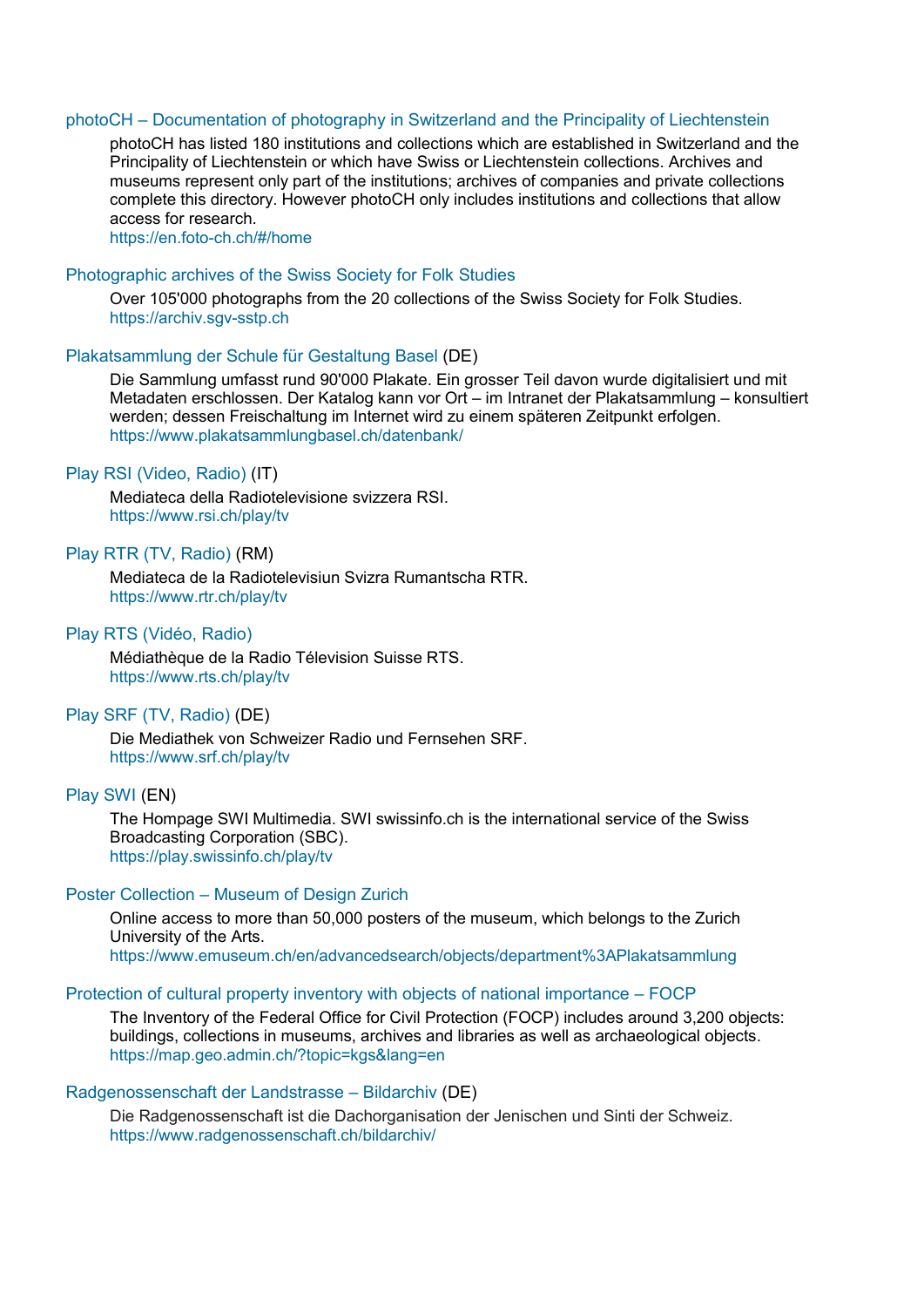# réro doc – [digital library](http://doc.rero.ch/?ln=en)

The RERO DOC digital library is the server of the Library Network of Western Switzerland (Réro), which makes it possible to produce, preserve, make accessible and enhance scientific, cultural and heritage electronic resources. The members of Réro are the universities of Friborg, Geneva and Neuchâtel and the HES-SO University of Applied Sciences and Arts Western Switzerland. <http://doc.rero.ch/?ln=en>

# [Ringier Bildarchiv \(RBA\)](https://www.ag.ch/de/bks/kultur/archiv_bibliothek/ringier_bildarchiv_2/benutzung_recherche_1/benutzung_bildrecherchen.jsp) – Staatsarchiv Aargau (DE)

Das Ringier Bildarchiv (RBA) umfasst den gesamten analogen Bildbestand des Medienunternehmens Ringier. Das RBA umfasst rund sieben Millionen Fotografien in Form von Abzügen, Negativen, Dias und Glasplatten. Zeitlich erstreckt sich das visuelle Archiv von den 1930er Jahren bis zum Ende des 20. Jahrhunderts, wobei der Schwerpunkt auf den Jahrzehnten von 1950 bis 1996 liegt. Das RBA ist öffentlich zugänglich; auf Anfrage werden Bilder recherchiert und digitalisiert.

[https://www.ag.ch/de/bks/kultur/archiv\\_bibliothek/ringier\\_bildarchiv\\_2/benutzung\\_recherche\\_1/be](https://www.ag.ch/de/bks/kultur/archiv_bibliothek/ringier_bildarchiv_2/benutzung_recherche_1/benutzung_bildrecherchen.jsp) [nutzung\\_bildrecherchen.jsp](https://www.ag.ch/de/bks/kultur/archiv_bibliothek/ringier_bildarchiv_2/benutzung_recherche_1/benutzung_bildrecherchen.jsp)

# [Ringier Bildarchiv \(RBA\) im Stadtmuseum Aarau](http://emp-web-57.zetcom.ch/eMP/eMuseumPlus) (DE)

Das Ringier Bildarchiv (RBA) umfasst den gesamten analogen Bildbestand des Medienunternehmens Ringier. Das RBA umfasst rund sieben Millionen Fotografien in Form von Abzügen, Negativen, Dias und Glasplatten. Zeitlich erstreckt sich das visuelle Archiv von den 1930er Jahren bis zum Ende des 20. Jahrhunderts, wobei der Schwerpunkt auf den Jahrzehnten von 1950 bis 1996 liegt.

<http://emp-web-57.zetcom.ch/eMP/eMuseumPlus>

# [Schweizer Jazzarchiv](https://swissjazzorama.ch/ueber-uns/videos-schweizer-jazz-archiv/) (DE)

Videos aus dem Schweizer Jazzarchiv swissjazzorama mit Sitz in Uster. <https://swissjazzorama.ch/ueber-uns/videos-schweizer-jazz-archiv/>

# [Schwimmbad-Portal](https://www.badi-info.ch/index.html) (DE)

Die von Daniel Schmid, Zürich, unterhaltene private Website bietet neben Informationen und Bildern zum Thema Schwimmen und Baden rund 1'000 Portraits aller Thermen und öffentlichen Frei-, Hallen- und Erlebnisbäder in der Schweiz, inklusive «wilden» Badestellen zwischen Bodensee und Genfersee.

<https://www.badi-info.ch/index.html>

# SIKART – [Swiss Institute for Art Research \(SIK-ISEA\)](https://www.sik-isea.ch/en-us/Research-portal)

SIKART is SIK-ISEA's online information system on historical and contemporary art in Switzerland. Supervised by the editorial staff, updated daily and richly illustrated, SIKART offers combined research options on artists, works, exhibitions, literature and prices. <https://www.sik-isea.ch/en-us/Research-portal>

# [Solothurner Filmtage](https://www.solothurnerfilmtage.ch/fr/branche-und-presse/pressebilder) – Journées de Soleure (DE, FR)

Sur le site des Journées de Soleure, vous trouverez également des photos de films, des images du festival, des visuels, des portraits, des impressions et des photos historiques. <https://www.solothurnerfilmtage.ch/fr/branche-und-presse/pressebilder>

#### [Sozialgeschichte.ch](https://www.sozialgeschichte.ch/) (DE)

Gemeinschaftsprojekt der Gemeinnützigen Gesellschaft des Kantons St. Gallen (GGKSG), der Fachstelle Demokratiebildung und Menschenrechte der Pädagogischen Hochschule St. Gallen (PHSG) und der Agentur Festland.

[https://www.sozialgeschichte.ch](https://www.sozialgeschichte.ch/)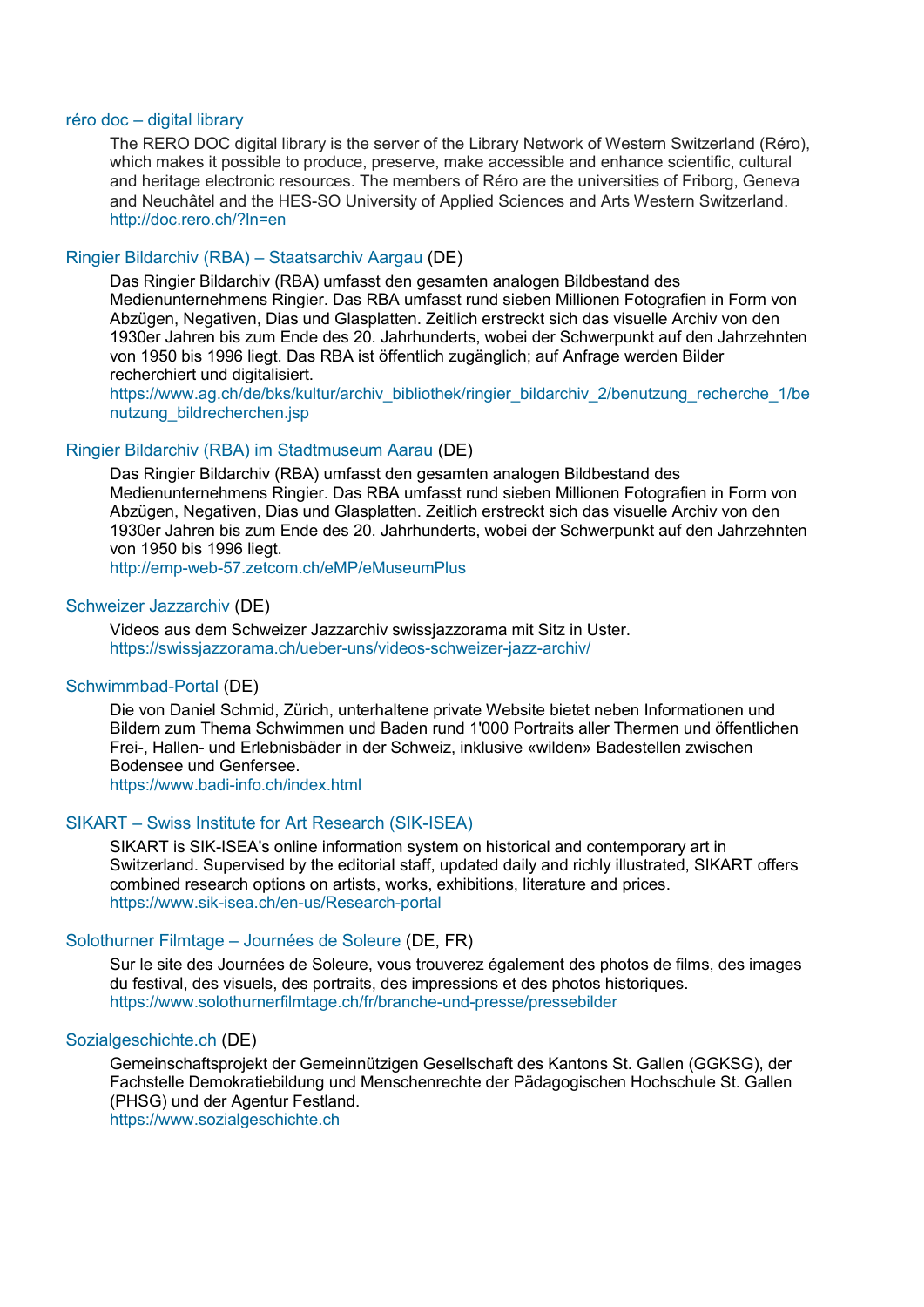# SRG SSR – [Shared Content Plattform](https://www.srgssr.ch/de/news-medien/news/oeffnung-der-archive-der-srg-ssr-fuer-schweizer-medienhaeuser-ueber-die-shared-content-plattform/)

Cette plate-forme est à disposition des journalistes des médias suisses pour effectuer des recherches dans les archives de la Societe suisse de radiodiffusion et television (SRG SSR). Ils peuvent télécharger des vidéos sélectionnées pour les utiliser sur leurs sites web. [https://www.srgssr.ch/de/news-medien/news/oeffnung-der-archive-der-srg-ssr-fuer-schweizer](https://www.srgssr.ch/de/news-medien/news/oeffnung-der-archive-der-srg-ssr-fuer-schweizer-medienhaeuser-ueber-die-shared-content-plattform/)[medienhaeuser-ueber-die-shared-content-plattform/](https://www.srgssr.ch/de/news-medien/news/oeffnung-der-archive-der-srg-ssr-fuer-schweizer-medienhaeuser-ueber-die-shared-content-plattform/)

#### State Archives, for example:

– Staatsarchiv des Kantons Basel-Stadt. Digitalisiertes Archivgut: <https://www.staatsarchiv.bs.ch/archivgut/digitalisiertes-archivgut.html> (DE) – Archives de l'Etat de Fribourg. Documents en ligne: <https://www.fr.ch/aef/culture-et-tourisme/patrimoine/documents-en-ligne> (FR)

#### [Stiftung Industriekultur](https://stiftungindustriekultur.ch/site/bildarchiv/bildgalerie/) – Bildgalerie (DE)

Die Online-Galerie zeigt einen Ausschnitt aus dem Bildarchiv zur Industriekultur weltweit, das 380'000 Fotografien umfasst. Diese stammen fast auschliesslich von Dr. Hans-Peter Bärtschi. <https://stiftungindustriekultur.ch/site/bildarchiv/bildgalerie/>

#### Stiftung Pestalozzianum – [Historische Glasdias + Kinder-](https://sammlungen.pestalozzianum.ch/) und Jugendzeichnungen (DE)

Die Sammlungen Pestalozzianum dokumentieren das Gedächtnis der öffentlichen Volksschule. Zu ihnen gehören Druckschriften, Nachlässe und Bildersammlungen: Kinder- und Jugendzeichnungen, Schulwandbilder und -karten, historische Glasdias sowie Bibliotheks- und Archivaut.

<https://sammlungen.pestalozzianum.ch/>

# [Super8site](http://www.super8.ch/) (DE)

Die von Beatrice Jäggi, Zürich, unterhaltene private Website zum Filmformat Super 8, das 1965 von Kodak eingeführt wurde, und zur Kultur des Schmalfilms. [http://www.super8.ch](http://www.super8.ch/)

#### [Swiss Federal Archives \(SFA\)](https://www.bar.admin.ch/bar/en/home.html)

The AFS guarantee the preservation and access of documents related to the activities of the Confederation. They have access to audio documents and films which have been produced at the request of the Swiss authorities, in particular the Swiss Cine-Journal from 1940 to 1975. <https://www.bar.admin.ch/bar/en/home.html>

#### [Swiss Museum of Transport](http://sammlung.verkehrshaus.ch/extern/eMuseumPlus?service=ExternalInterface&lang=en) – Collection online

On its website, the Swiss Museum of Transport in Lucerne presents some highlights of its vast analog collection in digital form. <http://sammlung.verkehrshaus.ch/extern/eMuseumPlus?service=ExternalInterface&lang=en>

#### [Swiss National Library \(NL\), Prints and Drawings Department \(PDD\)](https://www.nb.admin.ch/snl/en/home/about-us/pdd/collections.html)

The NL's Prints and Drawings Department houses collections of analog and graphic photographs, collections of posters and art, artists' books and the Federal Archives of Historic Monuments. Part of these collections has been digitized and is online. <https://www.nb.admin.ch/snl/en/home/about-us/pdd/collections.html>

#### [Swiss National Museum, Château de Prangins](https://www.chateaudeprangins.ch/en) – Collection online

The Swiss National Museum has remarkable collections devoted to cultural history and the decorative arts in Switzerland from its origins to the present day. These collections include more than 860,000 objects divided into 14 specific areas. They are the source and the starting point for exhibitions and research activities.

<https://www.chateaudeprangins.ch/en>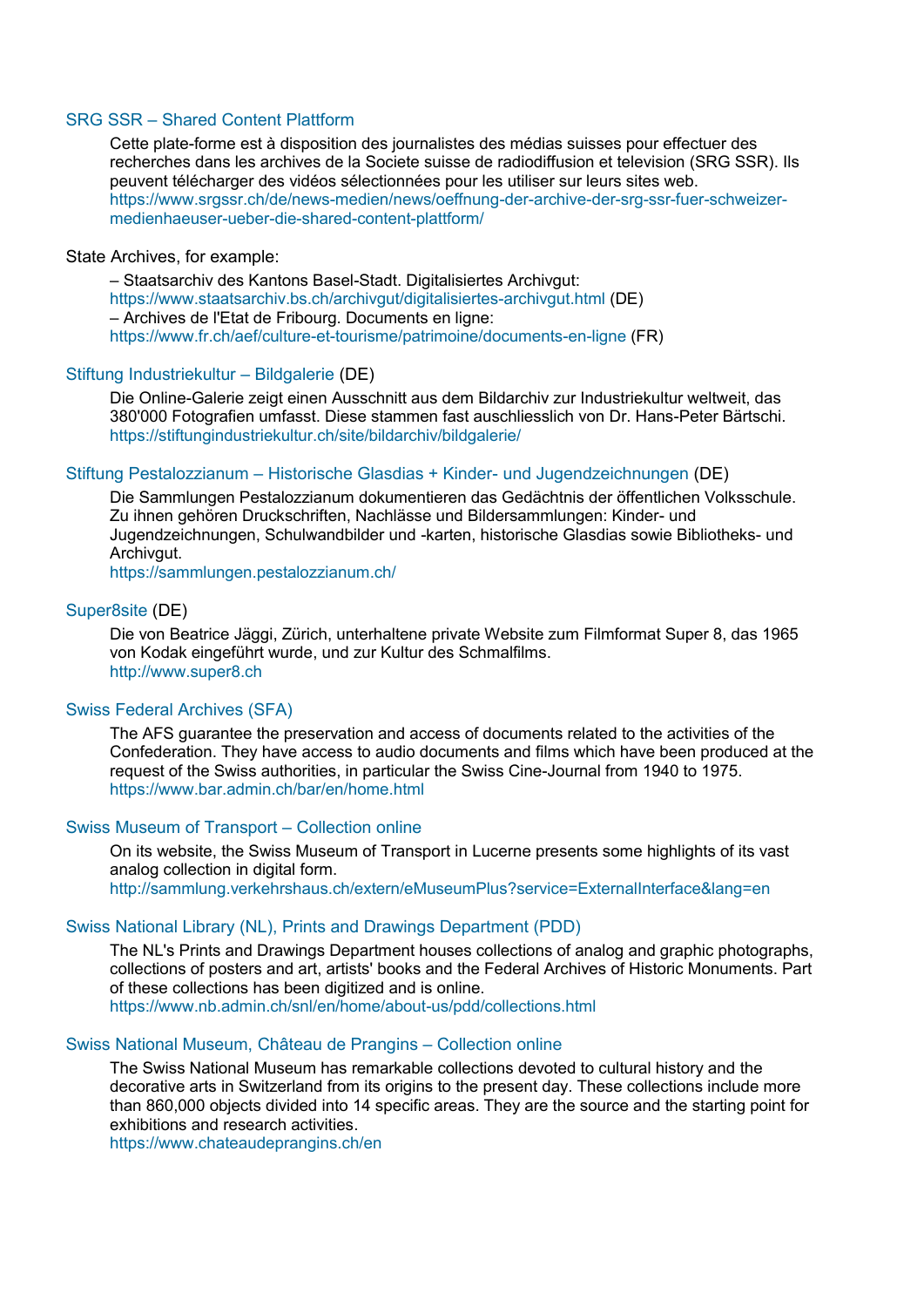#### [Swiss Performing Arts Platform \(SAPA\)](https://sapa.swiss/fr/ressources/) (DE, FR, IT) English version is planned.

La Fondation SAPA recueille, documente, archive et distribue des œuvres du domaine des arts du spectacle (danse, théâtre, performance) ayant un lien avec la Suisse. La plate-forme rend les fonds de la Fondation accessibles en ligne. <https://sapa.swiss/fr/ressources/>

#### [Swiss Photo Award](http://www.swissphotocollection.ch/) – the collection (DE)

Der in den Jahren 1999 bis 2017 verliehene Swiss Photo Award war einer der höchstdotierten Fotopreise der Schweiz. Die Website präsentiert eingereichte Arbeiten aus den Sparten Werbung, Mode, Architektur, Editorial, Reportage und Kunst. [www.swissphotocollection.ch](http://www.swissphotocollection.ch/)

#### [Swiss Poster Collection](https://www.posters.nb.admin.ch/discovery/search?vid=41SNL_53_INST:posters&lang=en)

This richly illustrated catalogue gives access to collections preserved in the Swiss National Library, the university libraries or libraries with an interest in preserving heritage in the cantons of Fribourg, Geneva, Neuchâtel, Nidwalden and Valais.

[https://www.posters.nb.admin.ch/discovery/search?vid=41SNL\\_53\\_INST:posters&lang=en](https://www.posters.nb.admin.ch/discovery/search?vid=41SNL_53_INST:posters&lang=en)

# [Swiss RISM](http://rism-ch.org/?locale=en)

RISM stands for *Répertoire International des Sources Musicales* (International Directory of Musical Sources). The Swiss RISM records music manuscripts and printed musical sources in Swiss libraries and archives according to international scientific standards. <http://rism-ch.org/?locale=en>

# Swiss Social Archives – [Database Image + Sound](https://www.sozialarchiv.ch/en/archives/conducting-searches/datenbank-bild-ton)

This database offers free access to the audiovisual collections of the Swiss Social Archives. Domiciled in Zurich, the Swiss Social Archives are the reference for all those who study social development, social issues and social movements. <https://www.sozialarchiv.ch/en/archives/conducting-searches/datenbank-bild-ton>

#### swiss-image.ch – [Swiss photo agency](https://swiss-image.ch/en/)

The commercial image offer of Swiss-Image GmbH, headquartered in Davos Platz. <https://swiss-image.ch/en/>

# SWITCHtube – [video portal for the Swiss academic community](https://www.switch.ch/services/tube/)

The portal is managed by SWITCH. This foundation of the Confederation and the university cantons aims to create, encourage information and communication techniques for teaching and research in Switzerland, to participate and maintain its use. <https://www.switch.ch/services/tube/>

# [Switzerland Tourism](https://www.myswitzerland.com/en-ch/) – Website

This audiovisual travel portal is managed by the national marketing organization for tourism in Switzerland. Its headquarters are in Zurich and it is present in 27 countries. <https://www.myswitzerland.com/en-ch/>

#### [Le Valais en sons et images](https://www.mediatheque.ch/fr/patrimoine-audiovisuel-83.html) (DE, FR)

This audiovisual heritage platform is managed by the Valais Media Library. <https://www.mediatheque.ch/fr/patrimoine-audiovisuel-83.html>

#### [Verschwundenes Basel](https://www.verschwundenesbasel.com/) (DE)

Die von Daniel Cassaday 2010 als Facebook-Seite gegründete Website zeigt Bilder aus der Vergangenheit der Stadt Basel und der näheren Umgebung. <https://www.verschwundenesbasel.com/>